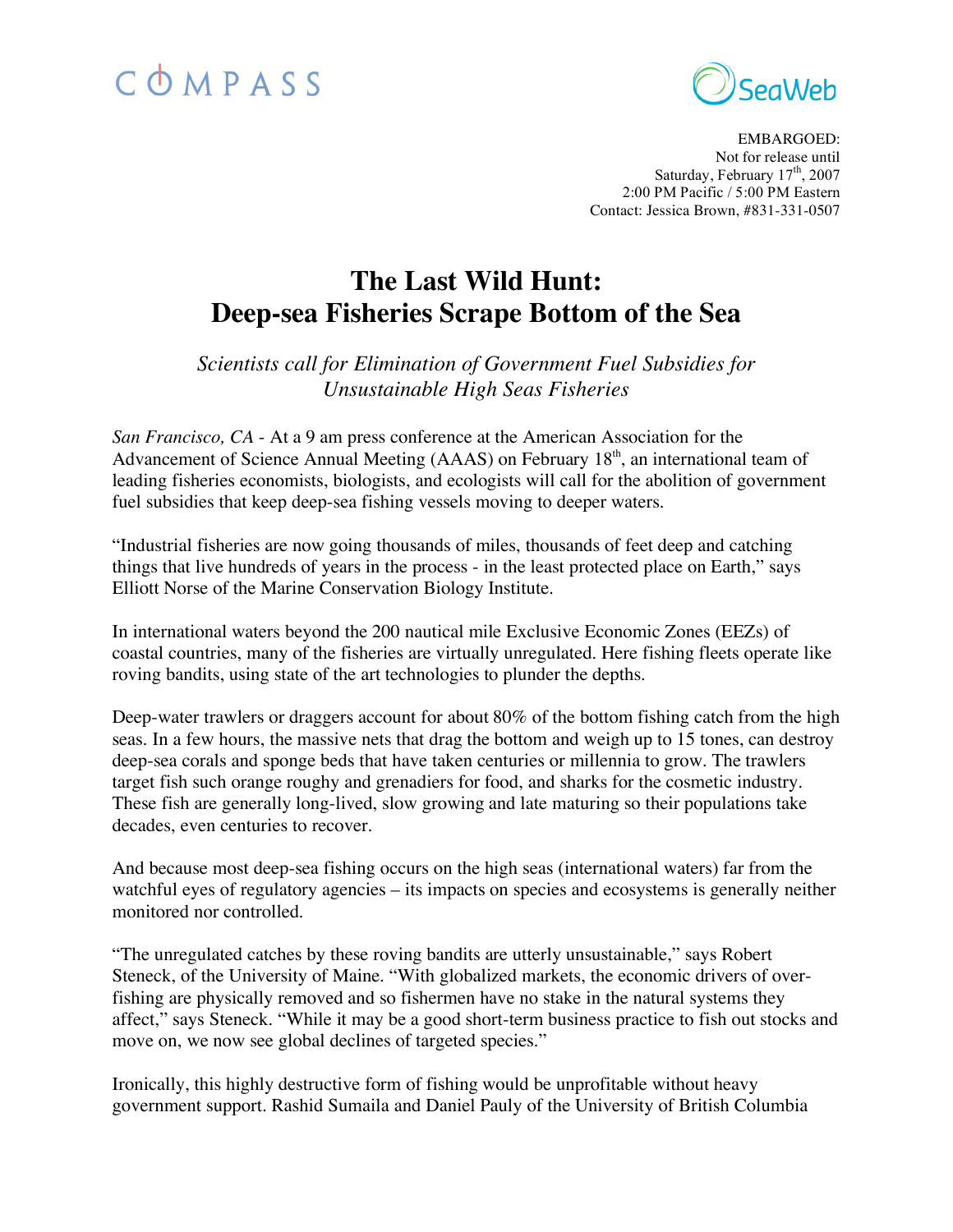Fisheries Centre recently examined subsidies paid to bottom trawl fleets around the world. They found that over \$152 million US are paid to deep-sea fisheries. Without these subsidies, global deep-sea fisheries would operate at a loss of \$50 million a year. Most of these subsidies are for fuel. The fishing vessels have to travel beyond the 200 mile limit to fish on the high seas and dragging the weighted nets consumes enormous amounts of fuel.

"There is surely a better way for governments to spend money than by paying subsidies to a fleet that burns 1.1 billion liters of fuel annually to maintain paltry catches of old growth fish from highly vulnerable stocks, while destroying their habitat in the process," says Pauly.

"Eliminating global subsidies would render these fleets economically unviable and would relieve tremendous pressure on over-fishing and vulnerable deep-sea ecosystems," says economist Sumaila.

Currently, the tendency is to fish to depletion, even when catching the dwindling stocks becomes harder and more expensive. "You get a signal from the stock – I am old, I am rare and I am depleted, " says Pauly. "Subsidies allow you to overlook that signal and keep on fishing to the end. For the gains to be gotten, it makes no sense to destroy centuries old growth fish and habitat."

Steneck calls deep-sea ecosystems and the life they support an "endowment." "Deep-sea stocks have very slow growth potential making them like investments that pay very low interest rates. If we spend the principal, we want to do so cautiously," says Steneck. "Even if you have the right species characteristics and the right habitat characteristics –you can have a trawler with a net the size of Rhode Island that can knock them out. So how we fish and where we fish, matters a lot."

# **Fishing the Deep**

The deep-sea is the largest wilderness on the planet. It has valleys deeper than the Grand Canyon and high ranges of volcanoes called seamounts. Water flowing past these seamounts stirs up nutrients and creates oasis-like conditions where life concentrates. Many species discovered on seamounts are unique to relatively small areas.

Despite a decline in global fisheries catches since the late 1980s, a global increase of fishing effort and catching power continues. On the continental shelf, where sun, nutrients, winds and upwelling stimulate life, coastal fisheries thrive. Here, marine fish and invertebrates are naturally abundant, but in many coastal areas fisheries have been poorly managed and largely depleted. Now, as a result of the depletion of coastal fisheries and the growing demand for fish products worldwide, industrial trawlers are dragging the seafloor deeper than a mile. Super trawlers over 600 feet long are equipped with flash freezers and giant fuel tanks that allow them to stay at sea for months going from place to place, mining rich areas of fish to depletion, then moving on.

"All fisheries are turning gradually into deep-sea fisheries because they have fished them out of the shallow waters," he adds. "The solution is not going into the deep-sea, but better managing the shallow waters where fish live fast and die young but ecosystems have a greater potential for resilience."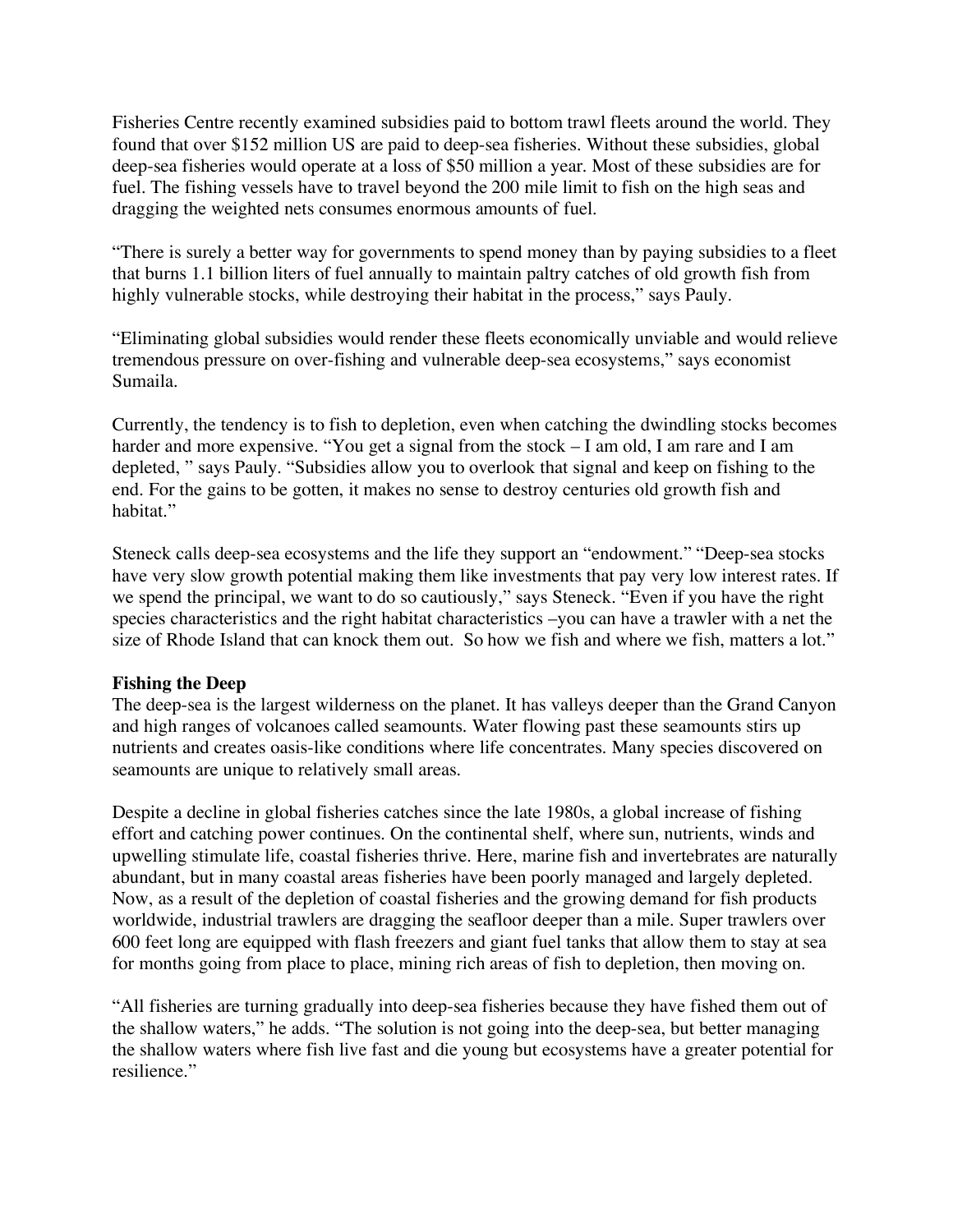### **Old Growth Fish**

Orange roughy are the classic example of boom and bust deep-sea fisheries. Previously known as slime heads, and discarded by fishing vessels as trash fish, they were renamed for marketing purposes. Fisheries often target them on continental slopes, mid-ocean ridges and seamounts, but their habit of aggregating on peaks to feed and spawn make them particularly vulnerable. Satellite navigation (GPS) and military surveillance technology can visualize seamounts where schools of orange roughy, in times of former abundance, resembled lava spilling down the sides of a volcano.

Orange roughy fishing began in New Zealand in the late 1970s. In the past 20 years, orange roughy fisheries have expanded to the Northeast and Southeast Atlantic, South Pacific and Indian Oceans. During the same period the catch has declined by approximately 75% as a result of the highly unsustainable "serial depletion" nature of this deep-water fishery. They are now far less common in restaurants and grocery stores. Australia recently classified roughy as a threatened species while in November 2006, the North East Atlantic Fisheries Commission agreed to establish a moratorium on fishing for orange roughy.

"When you buy orange roughy you are likely eating a fish that is at least 50 years old. Some can be as old as 150, which means you could be eating a fish that was born when Lincoln was president," says Krista Baker of Memorial University. "Perhaps we need a consumer guideline that says we shouldn't eat fish that are older than our grandmothers," adds Selina Heppell, a fisheries ecologist from Oregon State University. "These fishes have evolved to live a very long time so they can get the chance to reproduce many times. Anything that shortens their lifespan defeats their primary way of surviving."

# **Ecosystem Impacts**

Ancient deep-sea corals suffer collateral damage from bottom trawlers. "In some places skippers have replaced their nets with chains, to take out the corals so they don't tear the nets. Then they go back and scoop up the fish," says Murray Roberts of the Scottish Association for Marine Science. Some living corals may date back 1800 years and reefs may be older than the Egyptian pyramids. Scientists are losing climate records, contained in corals, of the past centuries. "If we lose them, we are erasing invaluable historical records," says Roberts. "And we are not only losing our past – on one coral mound off Ireland we found 8 species new to science in just a few samples. These are real biodiversity hotspots."

"The bottom line is that mistakes made now could take over a century to recover, if they are at all reversible," says Baker. Baker and Richard Haedrich of Memorial University in Newfoundland looked at the complete deep-sea fish fauna of the North West Atlantic – one of the first attempts to do so. They found that 40% of the deep-sea species for which data are available, are in decline. "This is a steady decline, just down and down until the cupboard is almost bare," says Baker. "Given the documented declines and the lack of life history data to know what recovery times would even be, conservation measures in the deep-sea are urgent now."

On December 8, 2006 the UN General Assembly reached an agreement for a new regime for the regulation of fisheries on the high seas. Many countries including Australia, Belgium, Brazil,